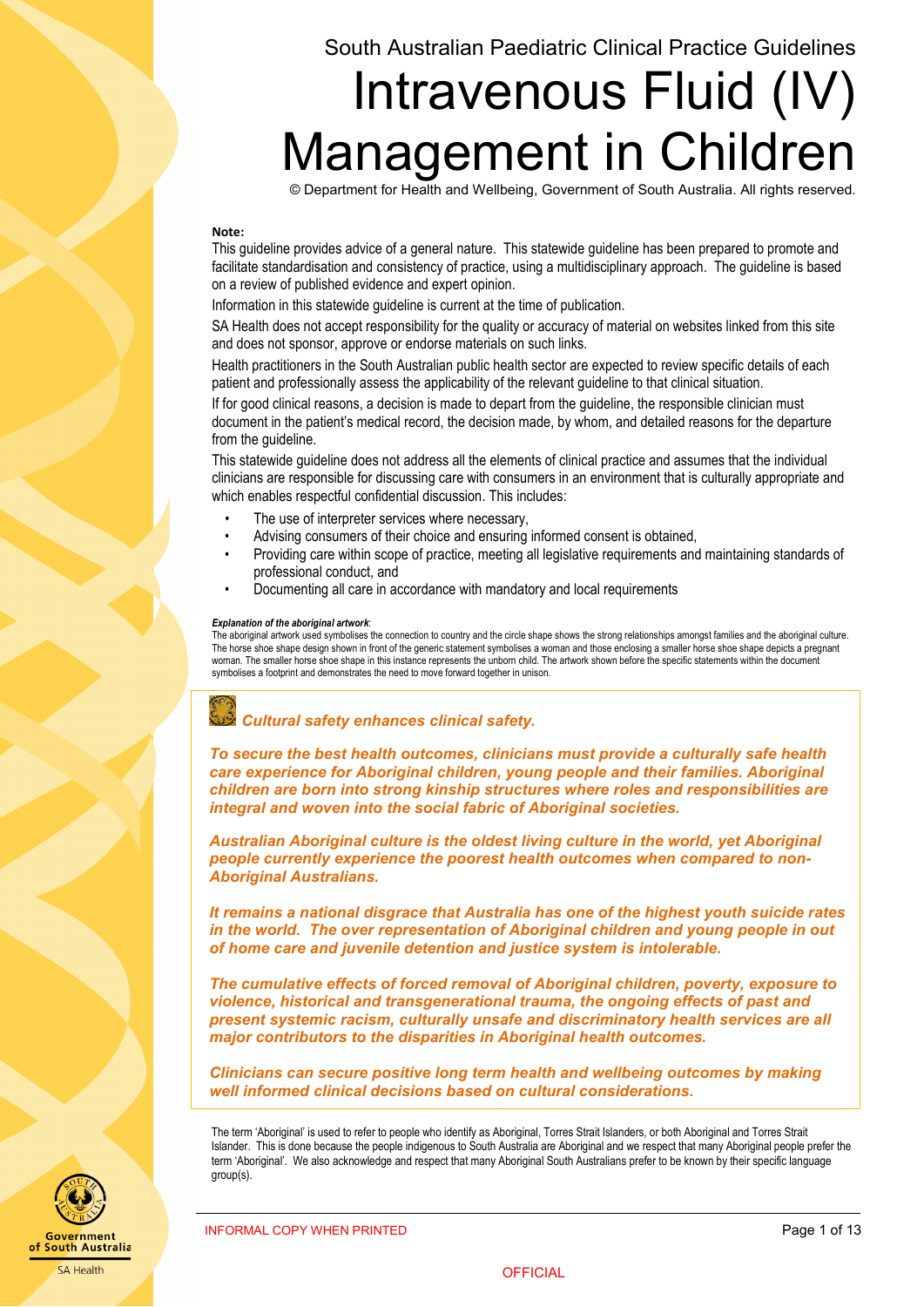# Recommended *routine* paediatric and neonatal IV fluids

This is a modified version of the *[NSW Health Paediatric IV Fluid Standards \(2015\)](https://www1.health.nsw.gov.au/pds/ActivePDSDocuments/GL2015_008.pdf)*18.

| <b>PAEDIATRICS</b> (excludes neonates/complex ICU patients)                                                          |                                                                                                   |  |  |  |
|----------------------------------------------------------------------------------------------------------------------|---------------------------------------------------------------------------------------------------|--|--|--|
| <b>SITUATION</b>                                                                                                     | <b>RECOMMENDED FLUID</b>                                                                          |  |  |  |
| Resuscitation / bolus                                                                                                | Sodium chloride 0.9%                                                                              |  |  |  |
|                                                                                                                      | Sodium chloride 0.9% + glucose 5% +/- potassium chloride 20mmol (1L)                              |  |  |  |
| Correction of fluid deficit / dehydration                                                                            | Alternatively and ONLY under direction of PICU/Specialist:<br>Plasma-Lyte 148 + 5% glucose        |  |  |  |
|                                                                                                                      | Sodium chloride 0.9% + glucose 5% +/- potassium chloride 20mmol (1L)                              |  |  |  |
| Maintenance                                                                                                          | Alternatively and ONLY under direction of PICU/Specialist:                                        |  |  |  |
|                                                                                                                      | 0.45% sodium chloride + 5% glucose +/- potassium choride 20mmol/L<br>Plasma-lyte 148 + 5% glucose |  |  |  |
| Routine peri-operative IV fluid                                                                                      | Compound sodium lactate solution (Hartmann's)                                                     |  |  |  |
|                                                                                                                      | Sodium chloride 0.9% +/- potassium chloride 20mmol (1L)                                           |  |  |  |
| Significant ongoing losses<br>(e.g. gastric tube loss replacement)                                                   | Alternatively and ONLY under direction of PICU/Specialist:                                        |  |  |  |
|                                                                                                                      | Plasma-lyte 148 + 5% glucose                                                                      |  |  |  |
| NEONATES (where required, input should be sought from neonatology regarding the most appropriate fluid to prescribe) |                                                                                                   |  |  |  |
| <b>SITUATION</b>                                                                                                     | <b>RECOMMENDED FLUID</b>                                                                          |  |  |  |
| Resuscitation / bolus                                                                                                | Sodium chloride 0.9%                                                                              |  |  |  |
| Correction of fluid deficit / dehydration /<br>significant ongoing losses                                            | Sodium chloride 0.225% + glucose 10% + potassium chloride 10mmol (500mL)                          |  |  |  |
| Maintenance requirements                                                                                             | Sodium chloride 0.225% + glucose 10% + potassium chloride 10mmol (500mL)                          |  |  |  |

<span id="page-1-0"></span>*NB: To review the Diabetic Ketoacidosis (DKA) in Children Clinical Guideline, please visit the [SA Health Practice Guideline App.](https://extapps2.sahealth.sa.gov.au/PracticeGuidelines/)*



INFORMAL COPY WHEN PRINTED **Page 2 of 13**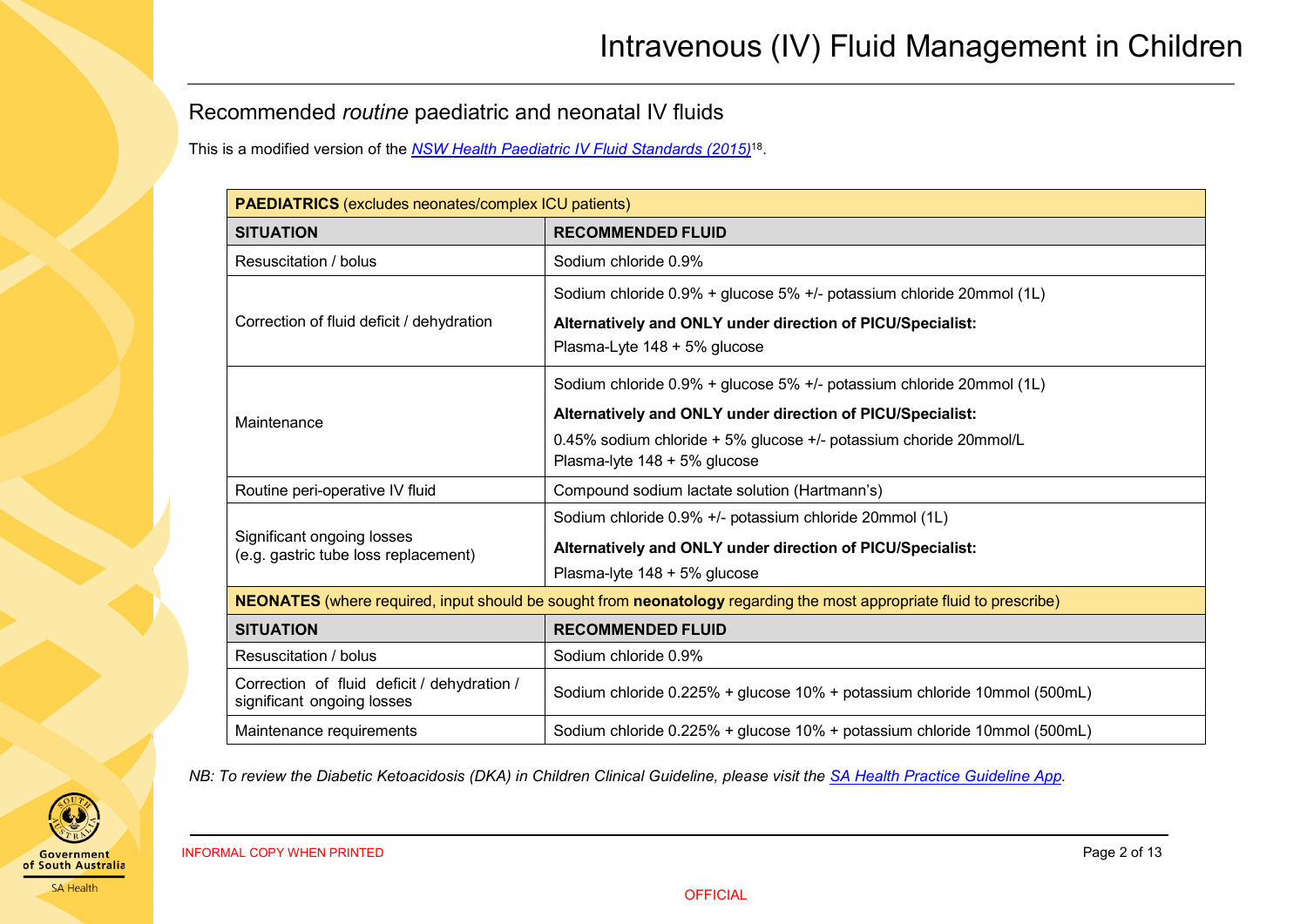# <span id="page-2-0"></span>Purpose and Scope of PCPG

The Intravenous Fluid Management in Children Guideline is primarily aimed at medical staff working in any of primary care, local, regional, general or tertiary hospitals. It may however assist the care provided by other clinicians such as nurses.

The information is current at the time of publication and provides a minimum standard for the assessment (including investigations) and management of croup; it does not replace or remove clinical judgement or the professional care and duty necessary for each specific case.

# Table of Contents

| Recommended routine paediatric and neonatal IV fluids | $\overline{2}$ |
|-------------------------------------------------------|----------------|
| Purpose and Scope of PCPG                             | 3              |
| Introduction                                          | 4              |
| <b>Important Points</b>                               | 4              |
| Abbreviations                                         | 5              |
| Prescribing                                           | 5              |
| Administration and Monitoring                         | 5              |
| Well children with normal hydration                   | 6              |
| How much fluid?                                       | 6              |
| <b>Which Fluid?</b>                                   | 6              |
| Unwell children (+/- abnormal hydration)              | 7              |
| How much fluid?                                       | $\overline{7}$ |
| Monitoring                                            | 9              |
| Newborns                                              | 10             |
| <b>Special Fluids</b>                                 | 10             |
| IV Fluid Bags / Size / Labelling                      | 11             |
| Pumps                                                 | 11             |
| References                                            | 12             |
| Acknowledgements                                      | 13             |
| Document Ownership & History                          | 13             |

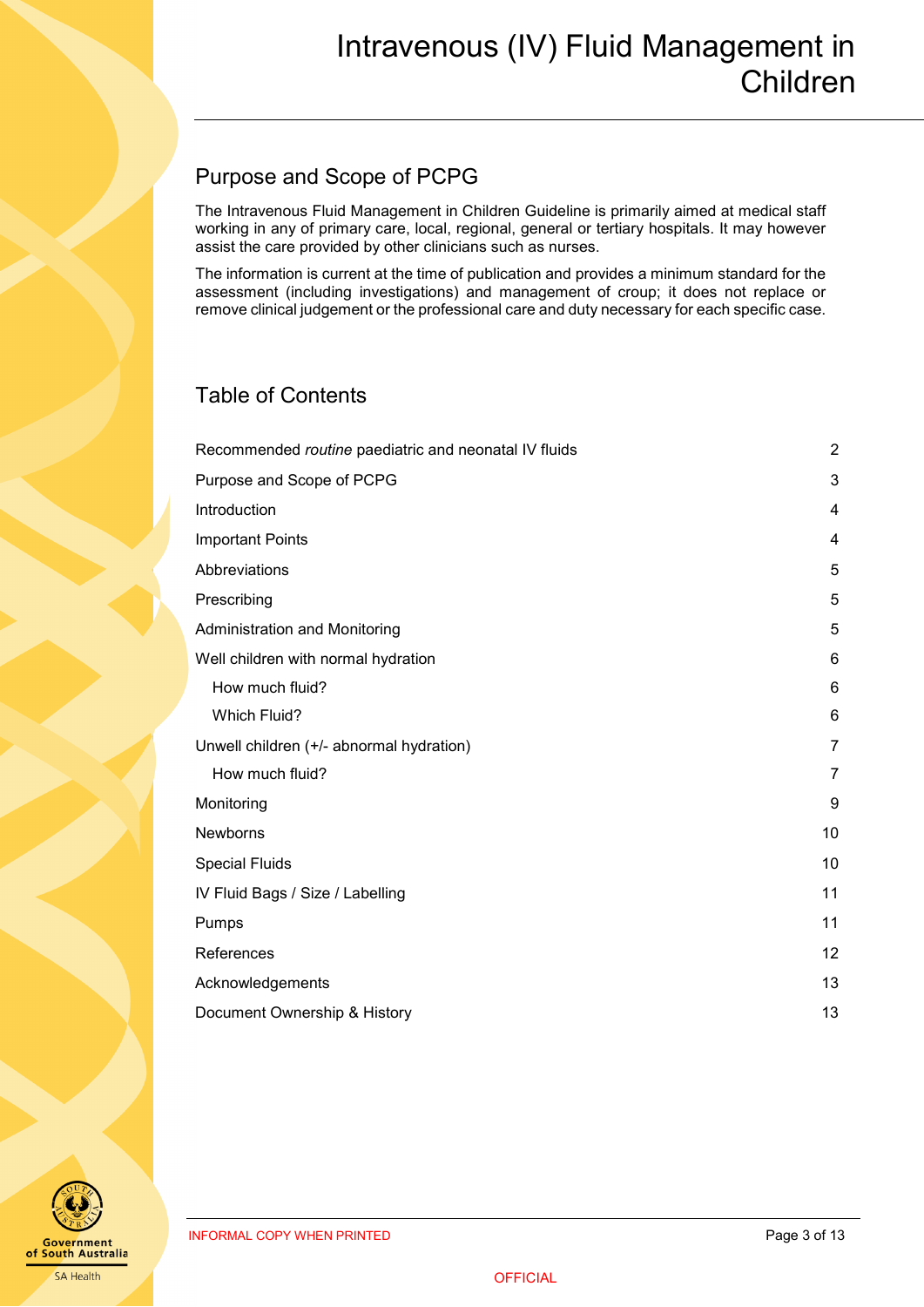### <span id="page-3-0"></span>Introduction

Intravenous (IV) fluids are frequently used in hospitalised children, predominantly to maintain hydration and haemodynamic stability as well as for glucose replacement.

Historically, low sodium content fluids have been used for both maintenance and deficit replacement. However, there is a risk of hyponatraemia associated.

More recent evidence supports the use of fluid with higher sodium content with adequate glucose to prevent hyponatraemia, as summarised by Moritz et al, Pediatrics 2011<sup>10</sup>.

Clinician discretion, informed by appropriate clinical and laboratory data and ongoing assessment, is vital in all situations.

## <span id="page-3-1"></span>Important Points

- $>$  These quidelines only apply to children who cannot receive enteral fluids by mouth, nasogastric tube or gastrostomy.
- > **These guidelines largely apply to children beyond the neonatal period (28 days or less). For neonates** [see Special Fluids.](#page-9-2)
- > Solutions containing higher sodium content (0.9%) are being recommended to minimise the risk of hyponatraemia. These guiding principles support this practice change but are **NOT** intended to replace individualised IV fluid replacement where appropriate.
- > Incorrect prescription or administration of intravenous (IV) fluids has been associated with harm and death in paediatric patients.
- > The enteral route (by mouth, nasogastric tube, gastrostomy etc.) should be used wherever possible.
- $>$  If there is any doubt about an IV fluid order, clarification is required from a senior doctor.
- > The safe use of IV fluid therapy in children requires accurate prescribing of fluid and careful monitoring.
- $>$  Specialist consultation is recommended when prescribing for infants  $<$  3 months; neonatal fluids may be more appropriate.
- $>$  More adverse events are described from fluid administration than with any other individual drug. Always check orders that you have written, and ensure that you double check orders written by other staff when you take over a child's care.

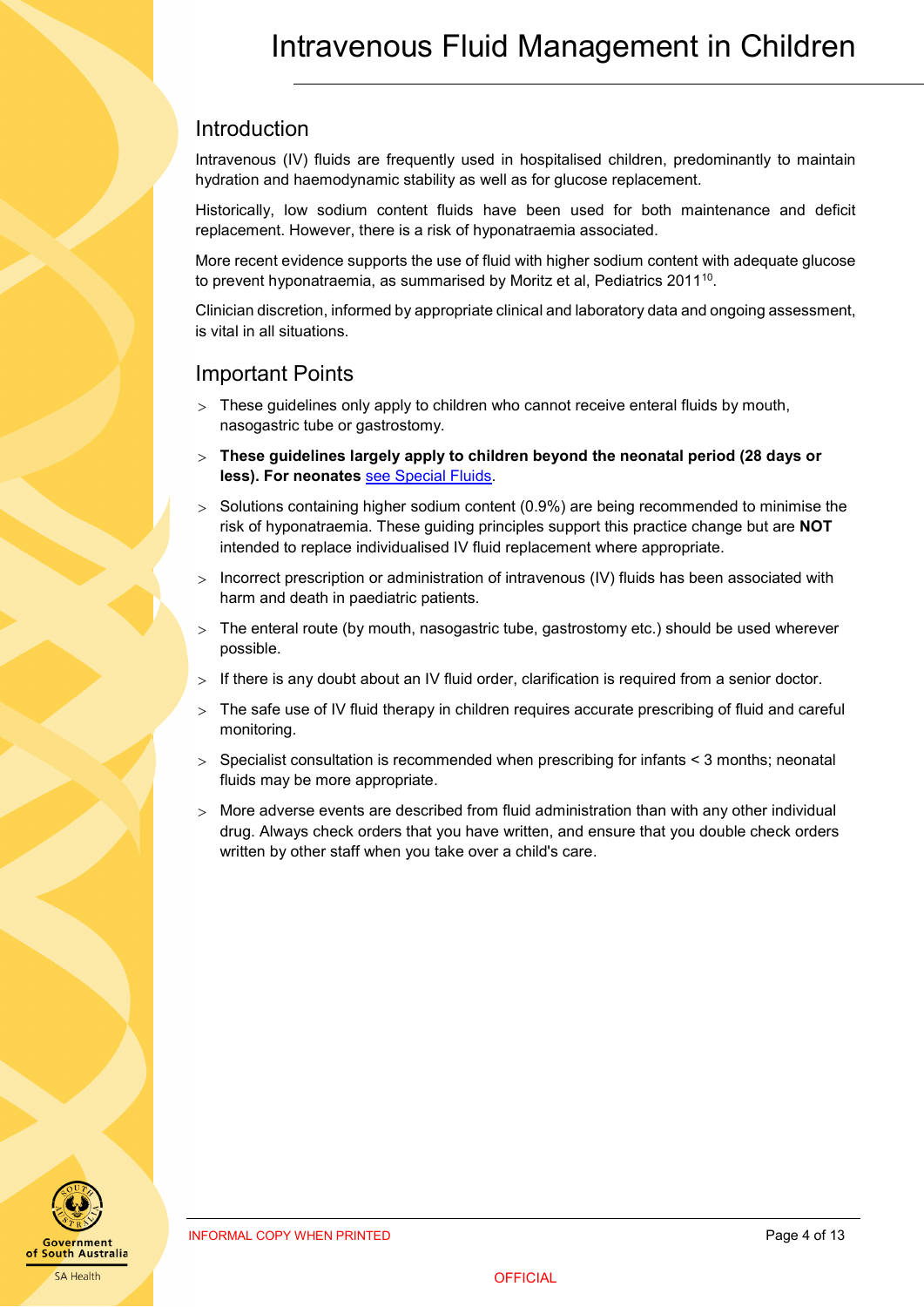# <span id="page-4-0"></span>Abbreviations

| D            | Dextrose                                                 |  |  |
|--------------|----------------------------------------------------------|--|--|
| hr           | hour                                                     |  |  |
| IV           | intravenous                                              |  |  |
| KCI          | potassium chloride                                       |  |  |
| kg           | kilograms                                                |  |  |
| mg/day       | milligram(s) per day                                     |  |  |
| mL/day       | millilitre(s) per day                                    |  |  |
| mmol/mL      | millimole/millilitre                                     |  |  |
| mmol/L       | millimole/litre                                          |  |  |
| <b>NICU</b>  | Neonatal Intensive Care Unit                             |  |  |
| <b>PICU</b>  | Paediatric Intensive Care Unit                           |  |  |
| <b>SIADH</b> | Syndrome of Inappropriate Antidiuretic Hormone Secretion |  |  |
| <b>WCH</b>   | Women's and Children's Hospital                          |  |  |
| <b>WCHN</b>  | Women's and Children's Health Network                    |  |  |
| wt           | weight                                                   |  |  |

### <span id="page-4-1"></span>Prescribing

- > **Premixed solutions are available and these should be prescribed when IV fluid therapy is required.**
- The name of the IV fluid prescribed should match the name on the IV bag.
	- $\circ$  e.g. glucose NOT dextrose; names in full; no abbreviations or chemical symbols
		- Glucose 5% / sodium chloride 0.9% **NOT** D5% / NaCl 0.9%
- > IV fluids must be prescribed on the Parenteral fluid and drug order chart.
- Each IV fluid order is valid for administration of a single bag of fluid, or a maximum of 24 hours (whichever is sooner).
	- o Review and re-prescribe intravenous fluids at least every 24 hours.
	- o It is acceptable to write orders for multiple bags to cover a 24-hour period.
- > Manipulation of standard IV solutions by the addition of concentrated additives (e.g. 1mmol/mL potassium chloride; 50% glucose) should be avoided unless absolutely necessary.
	- $\circ$  The clinical need for any non-standard premixed solutions should be documented in the patient's case notes outside of intensive care settings.

# <span id="page-4-2"></span>Administration and Monitoring

- $>$  All intravenous fluids for neonates and children, excluding boluses of fluid used during resuscitation, must be administered via an infusion device (IV pump or syringe driver).
- > Always check IV fluid orders when you take over the patient's care and check that the IV fluid order matches the actual fluid infusing.
- > All paediatric patients on ongoing IV fluids require at a minimum daily electrolyte monitoring.
- IV fluid bags must never be re-spiked or re-hung.
- > The *National Standard for User-applied Labelling of Injectable Medicines, Fluids and Lines*<sup>17</sup> must be adhered to when preparing intravenous fluids and lines for administration.

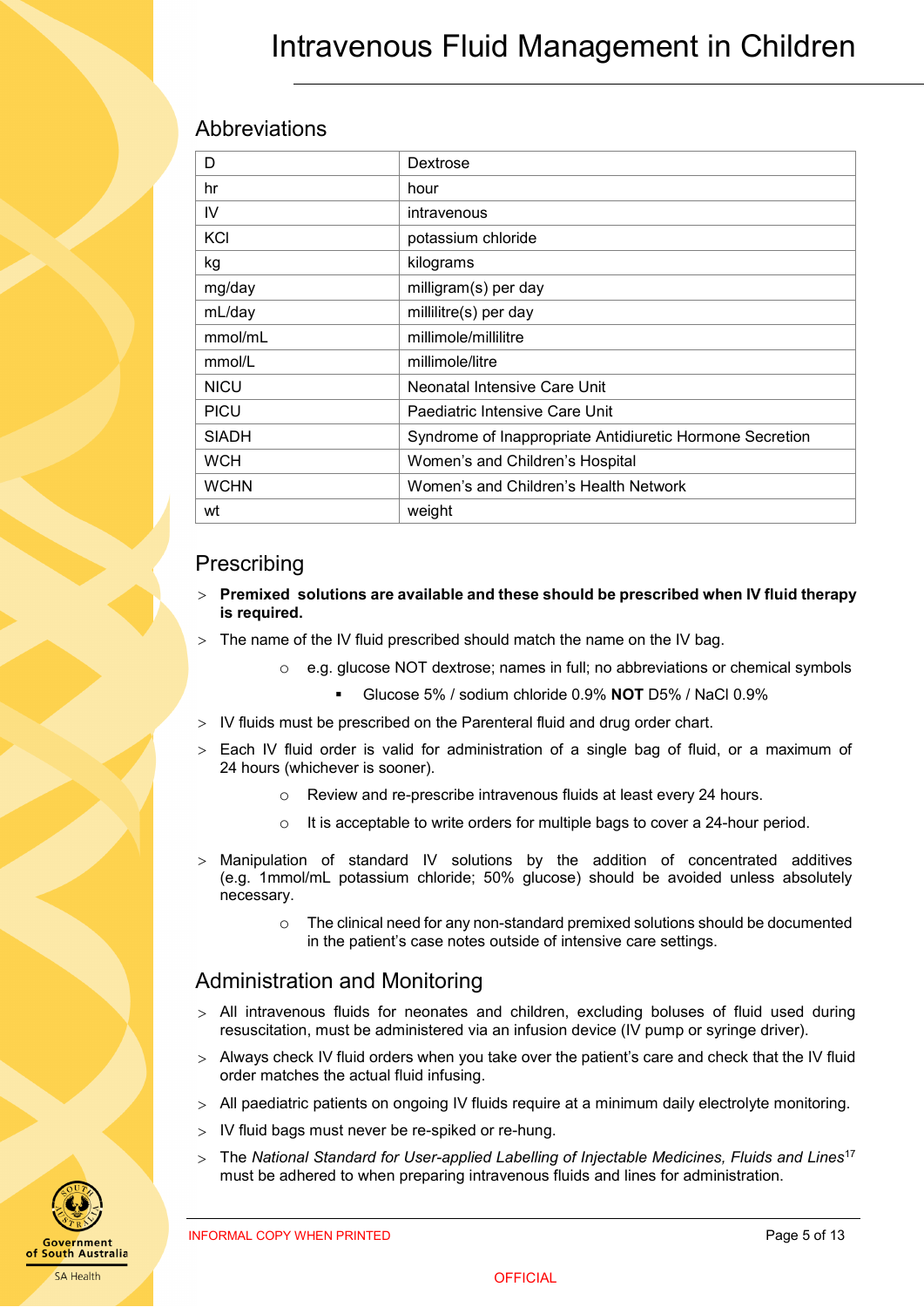# <span id="page-5-0"></span>Well children with normal hydration

### <span id="page-5-1"></span>**How much fluid?**

Well children with normal hydration but no oral intake require an amount of fluid that is often termed "maintenance".

The intention to give maintenance fluid is to replace the insensible losses (from breathing, through the skin, and in the stool), and at the same time allows excretion of the daily production of excess solute load (urea, creatinine, electrolytes etc.) in a volume of urine that is of an osmolarity similar to plasma.

A child's maintenance fluid requirement decreases proportionately with increasing age (and weight). The following calculations approximate the maintenance fluid requirement of well children according to weight in kg.

| <b>Patients weight (wt)</b> | mL/day                     | mL/hour                 |  |
|-----------------------------|----------------------------|-------------------------|--|
| $3 - 10$ kg                 | $100 \times wt$            | 4 x wt                  |  |
| $10 - 20$ kg                | $1000 + 50 \times (wt-10)$ | $40 + 2 \times (wt-10)$ |  |
| $> 20$ kg                   | $1500 + 20 \times (wt-20)$ | $60 + 1 \times (wt-20)$ |  |

#### **100mL/hour (2500mL/day) is the normal maximum amount.**

The following table may be used to estimate maintenance fluid requirements.

| <b>Weight</b><br>(kg) | 4  | 6  | 8  | 10 | 12 | 14 | 16 | 20 | 30 | 40 | 50 | 60  | 70  |
|-----------------------|----|----|----|----|----|----|----|----|----|----|----|-----|-----|
| mL/hr                 | 16 | 24 | 32 | 40 | 44 | 48 | 52 | 60 | 70 | 80 | 90 | 100 | 100 |

### <span id="page-5-2"></span>**Which Fluid?**

The recommended fluid to be infused as maintenance for well children with normal hydration is:

**0.9% sodium chloride with or without 5% glucose + 20mmol potassium chloride /L** 

### **Do NOT use this solution:**

- $>$  If the serum potassium is elevated
- > For volume resuscitation
- > For replacement of fluid deficit in dehydrated children
- > For initial treatment of older children with acute neurological conditions (e.g. meningitis)

> Children who haven't passed urine and/or suspected to have acute renal impairment Se[e Monitoring](#page-8-1) below.



INFORMAL COPY WHEN PRINTED **Example 20 and 20 and 20 and 20 and 20 and 20 and 20 and 20 and 20 and 20 and 20 and 20 and 20 and 20 and 20 and 20 and 20 and 20 and 20 and 20 and 20 and 20 and 20 and 20 and 20 and 20 and 20 a**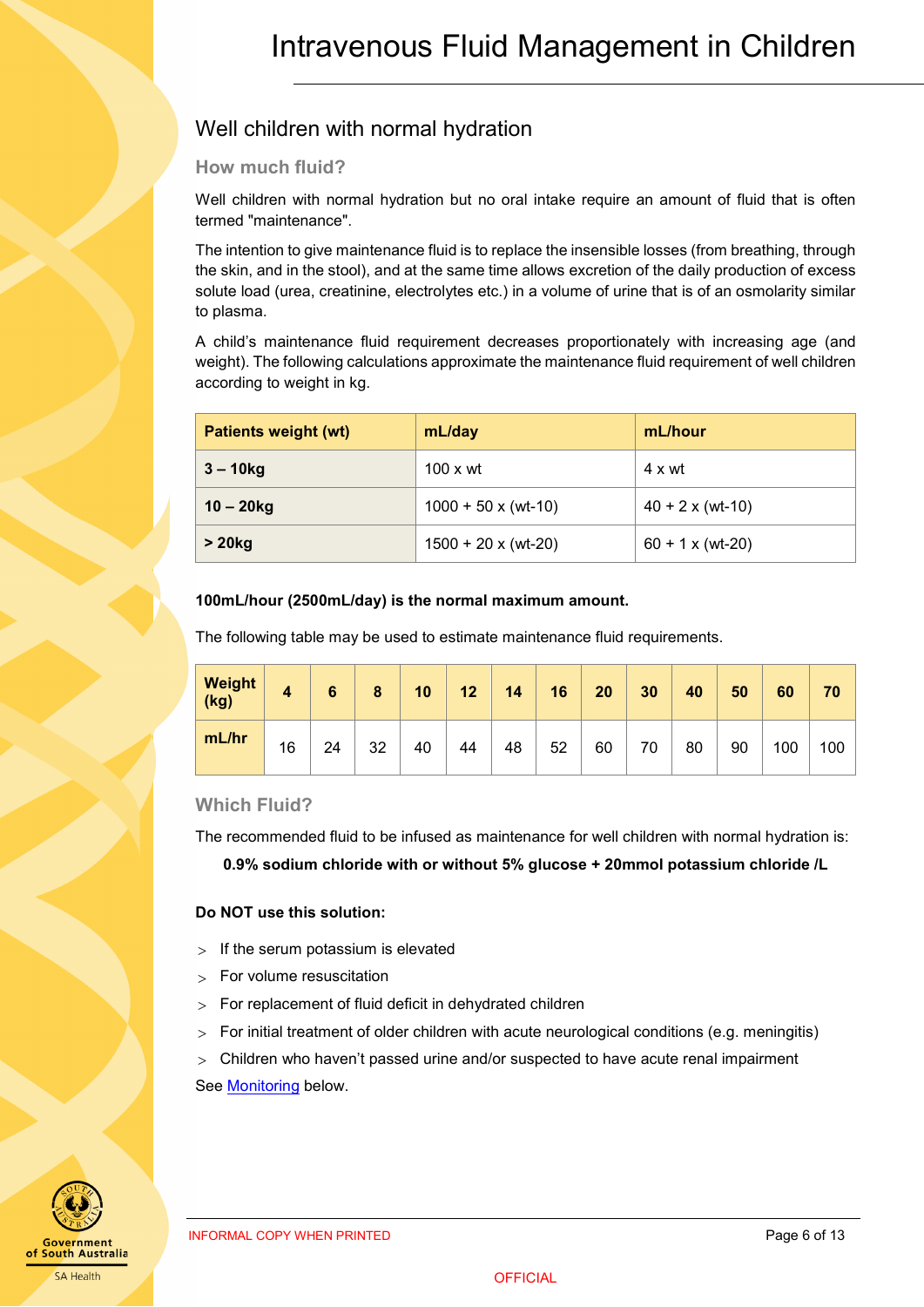# <span id="page-6-0"></span>Unwell children (+/- abnormal hydration)

### <span id="page-6-1"></span>**How much fluid?**

Firstly check for clinical signs of hypovolaemic shock (tachycardia, tachypnoea, prolonged capillary refill > 2 seconds, hypotension) and, if present, administer an initial bolus of fluid to correct.

### **Hypovolaemic shock**

**Give boluses of 10-20mL/kg of 0.9% sodium chloride, which may be repeated as clinically indicated for ongoing Hypovolaemic shock.** 

**If 40 mL/kg fluid bolus fails to correct Hypovolaemic shock, urgent senior paediatric consultation should be obtained. Vasoactive support may be required in addition to further fluid resuscitation. MedSTAR Kids 136827**

Do not include this fluid volume in any subsequent calculations except for children with Diabetic Keto Acidosis and burns patients where it is included in correction of fluid deficit.

Include fluid volume used to administer medications when calculating the total volume of fluid delivered e.g. antibiotics.

Then calculate:

**Maintenance** plus **Deficit** plus **Ongoing** losses

Unwell children (+/- abnormal hydration) require maintenance fluids. They may also need extra to replace fluid deficit due to dehydration, and possibly more fluid to replace abnormal ongoing losses (e.g. from drain sites).

### **Maintenance**

Remember that the maintenance fluid volume may need to be adjusted in some unwell children.

| Less if in a basal state (i.e. very inactive lying in bed)                                                                                                                             | $-25%$                |
|----------------------------------------------------------------------------------------------------------------------------------------------------------------------------------------|-----------------------|
| Less in children on mechanical ventilation with humidified gasses                                                                                                                      | $-33%$                |
| Less in children with suspected SIADH; excessive secretion of<br>Antidiuretic Hormone, typically from significant<br>intracranial/intrathoracic pathology (e.g. pneumonia, meningitis) | Varies (-20% to 40%)  |
| More in children with high fever and losses                                                                                                                                            | $+10$ to 20%          |
| More if unable to concentrate urine (e.g. some renal diseases,<br>diabetes insipidus)                                                                                                  | Varies                |
| Less if children are also being administered medications which also<br>require a volume of fluid                                                                                       | - the volume of fluid |

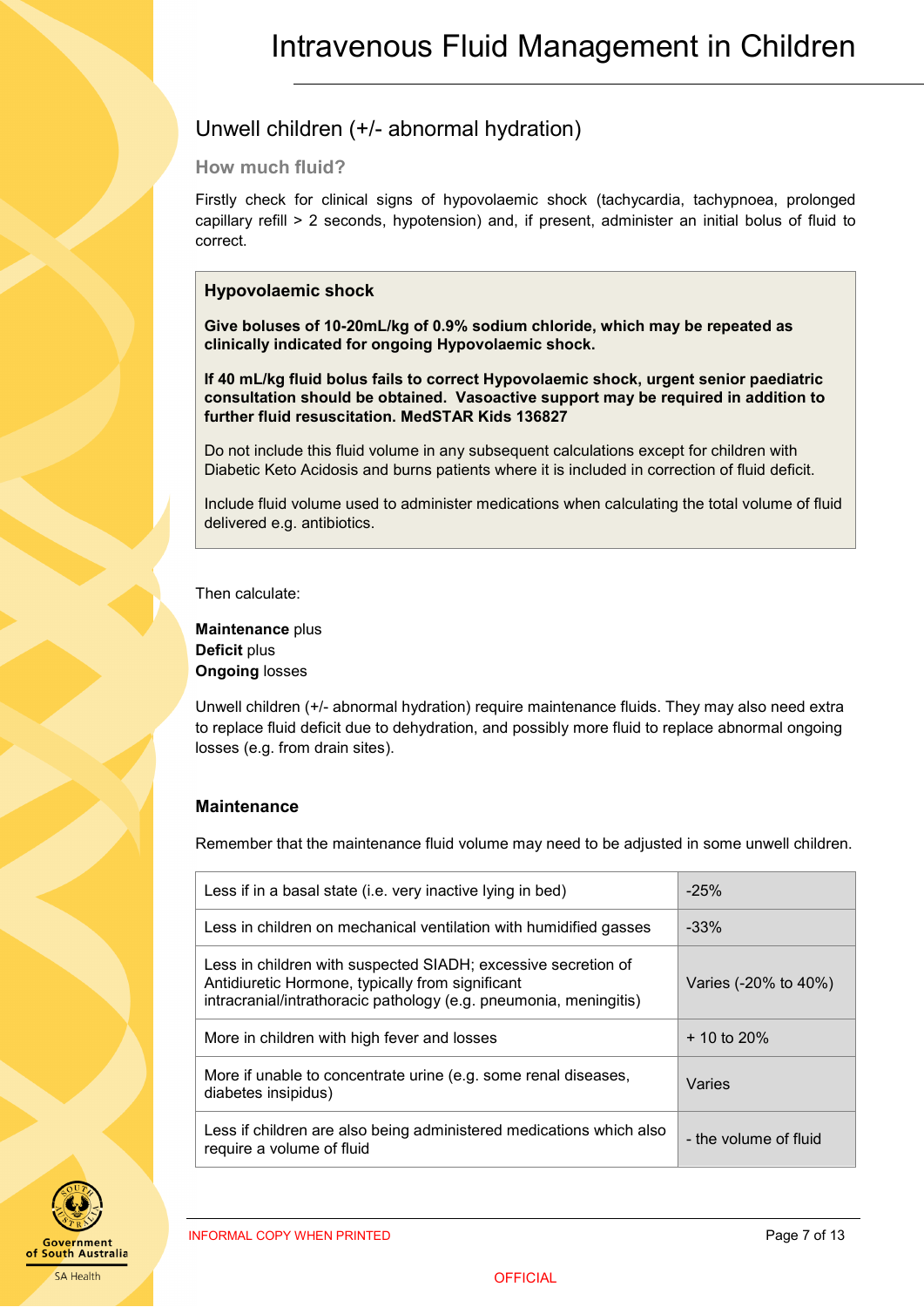### **Deficit**

A child's water deficit in ml can be calculated following an estimation of the degree of dehydration expressed as % of body weight (e.g. a 10kg child who is 5% dehydrated has a water deficit of 10kg weight x 5% dehydration x 10 (conversion factor) = 500mLs.

Clinical signs of dehydration give only an approximation of the deficit. Clinical estimation of dehydration is usually inaccurate, even with experienced clinicians. Clusters of signs are more accurate than one or two signs alone.

The following signs have been found to be the most useful:

- $>$  Comparison of body weights may be available particularly in repeat presentations
- > Reduced skin turgor (prolonged time for pinched skin fold to return to normal)
- > Increased capillary refill time
- > Abnormal respiratory pattern
- > Sunken eyes

### **Assessment of Degree of Dehydration**

|                                      | None or minimal                  | <b>Mild-moderate</b>                                                                                                                                                                        | <b>Severe</b>                                                                                                                                                                                                                                                          |
|--------------------------------------|----------------------------------|---------------------------------------------------------------------------------------------------------------------------------------------------------------------------------------------|------------------------------------------------------------------------------------------------------------------------------------------------------------------------------------------------------------------------------------------------------------------------|
| % Body<br><b>Weight Loss</b>         | $< 5\%$ loss                     | 5-9% loss                                                                                                                                                                                   | $>9\%$ loss                                                                                                                                                                                                                                                            |
| <b>Clinical signs</b>                | None or minimal                  | $>$ Thirst<br>$>$ Sunken eyes with<br>minimal / no tears<br>$>$ Dry mucous<br>membranes (not<br>accurate in mouth<br>breather)<br>$>$ Irritability or<br>restlessness<br>> Mild tachycardia | Signs from mild -<br>moderate group (more<br>marked) plus:<br>$>$ Abnormal<br>drowsiness or<br>lethargy<br>> Capillary refill<br>$>2$ seconds<br>> Poor peripheral<br>perfusion<br>$>$ Tachycardia and<br>tachypnoea<br>> "Acidotic" breathing<br>(deep rapid breaths) |
| <b>Pinch test for</b><br>skin turgor | Normal (retracts<br>immediately) | Slow<br>Skin fold visible up to 2<br>seconds                                                                                                                                                | Very slow<br>Skin fold visible more<br>than 2 seconds                                                                                                                                                                                                                  |

The deficit is replaced over a time period that varies according to the child's condition.

Replacement may be rapid in most cases of gastroenteritis (refer to gastroenteritis clinical guidelines) (although usually this is best achieved by oral or nasogastric fluids), but should be slower in diabetic ketoacidosis and meningitis, and much slower in states of hypernatraemia (aim to rehydrate over 48 to 72 hours, the serum sodium should not fall by >1mmol/litre/hour).



INFORMAL COPY WHEN PRINTED **Page 8 of 13** and 20 and 20 and 20 and 20 and 20 and 20 and 20 and 20 and 20 and 20 and 20 and 20 and 20 and 20 and 20 and 20 and 20 and 20 and 20 and 20 and 20 and 20 and 20 and 20 and 20 and 2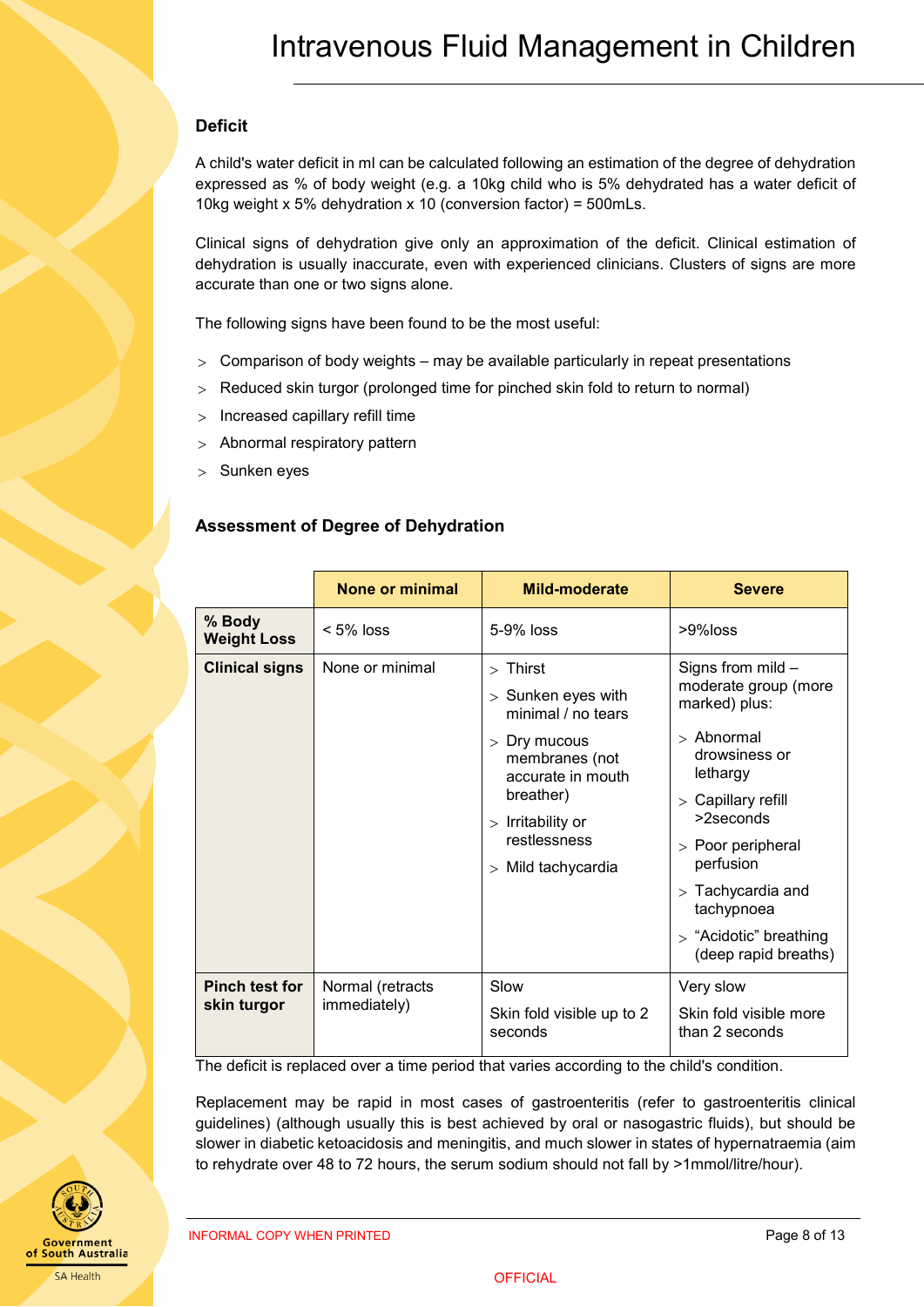### <span id="page-8-1"></span>**Ongoing losses (e.g. from drains)**

These are best measured and replaced - calculations may be based on each previous hour, or each 4 hour period depending on the situation. 0.9% sodium chloride may be sufficient, or 4% albumin may be used if sufficient protein is being lost to lower the serum albumin. See Burns (paediatric) guideline for additional losses from burns at *[SA Health Practice Guideline App.](https://extapps2.sahealth.sa.gov.au/PracticeGuidelines/)*

### **Which Fluid?**

Options of fluid solutions for sick children include:

- 1. 0.9% sodium chloride with 5% glucose is suitable as the standard fluid therapy.
- 2. 0.9% sodium chloride should be used as a bolus in treatment of hypovolaemic shock and is also suitable for ongoing fluid therapy in older children with normal BGL.

**\* Premade solutions with potassium chloride 20mmol/L are available and should be used unless the serum potassium is elevated.**

The choice of solution is a matter of individual circumstances, the patient's age, serum sodium and glucose.

**If in doubt, use 0.9% sodium chloride with 5% glucose is to be used in most circumstances. Do not use in resuscitation situations.**

**If the patient is hyper / hyponatraemic (serum Na more than 150 or less than 130) consult a Senior Medical Officer for advice as a change in fluid and/or rate may be appropriate.**

### <span id="page-8-0"></span>**Monitoring**

All children on IV fluids should ideally be weighed prior to the commencement of therapy and then measure weight daily after that. Children with ongoing dehydration may need regular weights to assess hydration status. Ensure you request this on the treatment orders.

Serum electrolytes and glucose should be checked preferably before commencing the infusion (typically when the IV is placed). Recommended to be repeated at least every 24 hours if IV therapy is to continue. Seek senior medical help if electrolytes are deranged.

For sick children, check the electrolytes and glucose 4-6 hours after commencing, and then according to results and the clinical situation but at least daily.

Hyperchloraemia may occur with prolonged use of sodium chloride 0.9%. In adults, this has been associated with adverse effects on renal function. Alternative fluids such as Hartmann's solution or Plasmalyte-148 can be considered.

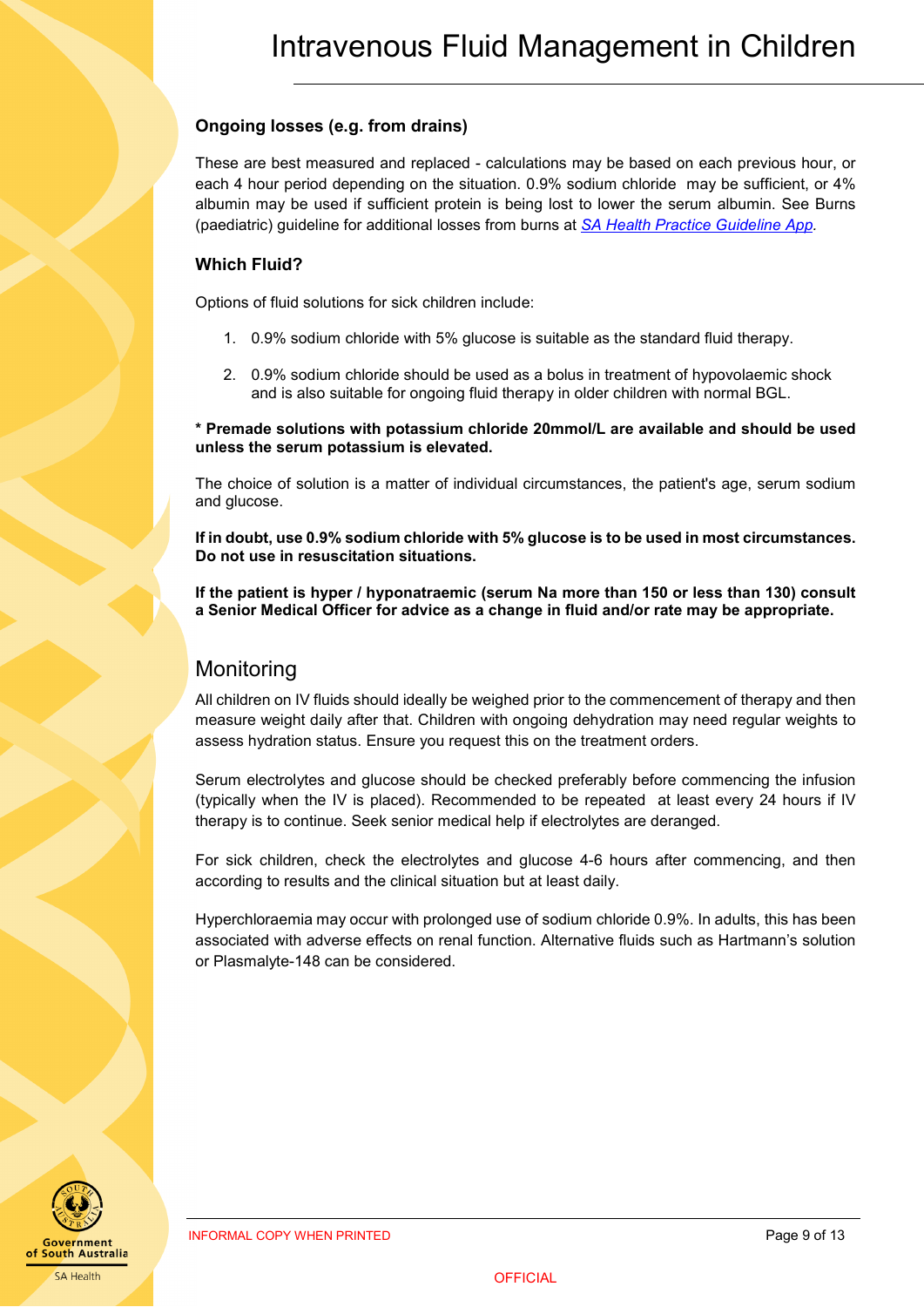### <span id="page-9-2"></span><span id="page-9-0"></span>Newborns

Newborns (especially those born pre-term) have greatly increased water loss via the skin.

#### **Where intravenous fluids are required the following are recommended:**

- > Resuscitate with 0.9% sodium chloride
- Birth to Day 2: 10% glucose
- > Day 3 to Day 28: 10% glucose, 0.225% sodium chloride 10mmol potassium chloride /500mL.
	- This formulation run at a rate of 120mL/kg/day will provide:
		- 4.6 mmoL/kg/day of sodium, and
		- 2 mmoL/kg/day of potassium.

Standard fluid rates for term newborn according to day of life are: D1: 60 mL/kg/day; D2: 80 mL/kg/day; D3: 100 mL/kg/day; D4: 120 mL/kg/day and D5 onwards: 150mL/kg/day.

For neonates < 32 weeks parenteral nutrition should commence as soon as possible preferable within an hour of birth.

### <span id="page-9-1"></span>Special Fluids

Outside the newborn period, do not use these fluids apart from exceptional circumstances and check the serum sodium regularly

#### **10% glucose**

- $>$  May be required in some patients under 12 months (with 0.45% saline).
- > Used for urgent treatment of hypoglycaemia in children (2mL/kg)
- Sometimes used by infusion in neonates and children with metabolic disorders.
- Check blood glucose regularly.

#### **15-20% glucose**

- > Very occasionally used by infusion in children with metabolic disorders.
- > Check blood glucose regularly.
- > Always follow guidance from the WCH treating team or from the retrival service.

#### **25% and 50% glucose**

- > Should not be used outside of PICU & NICU, except for some metabolic patients.
- > Check with consultant before prescribing.
- > Usually administered by low volume (1-2mL/hour) infusion to correct hypoglycaemia.
- > Check blood glucose frequently.
- > If using glucose concentrations >10% for a prolonged period, these should be administered via a central line.

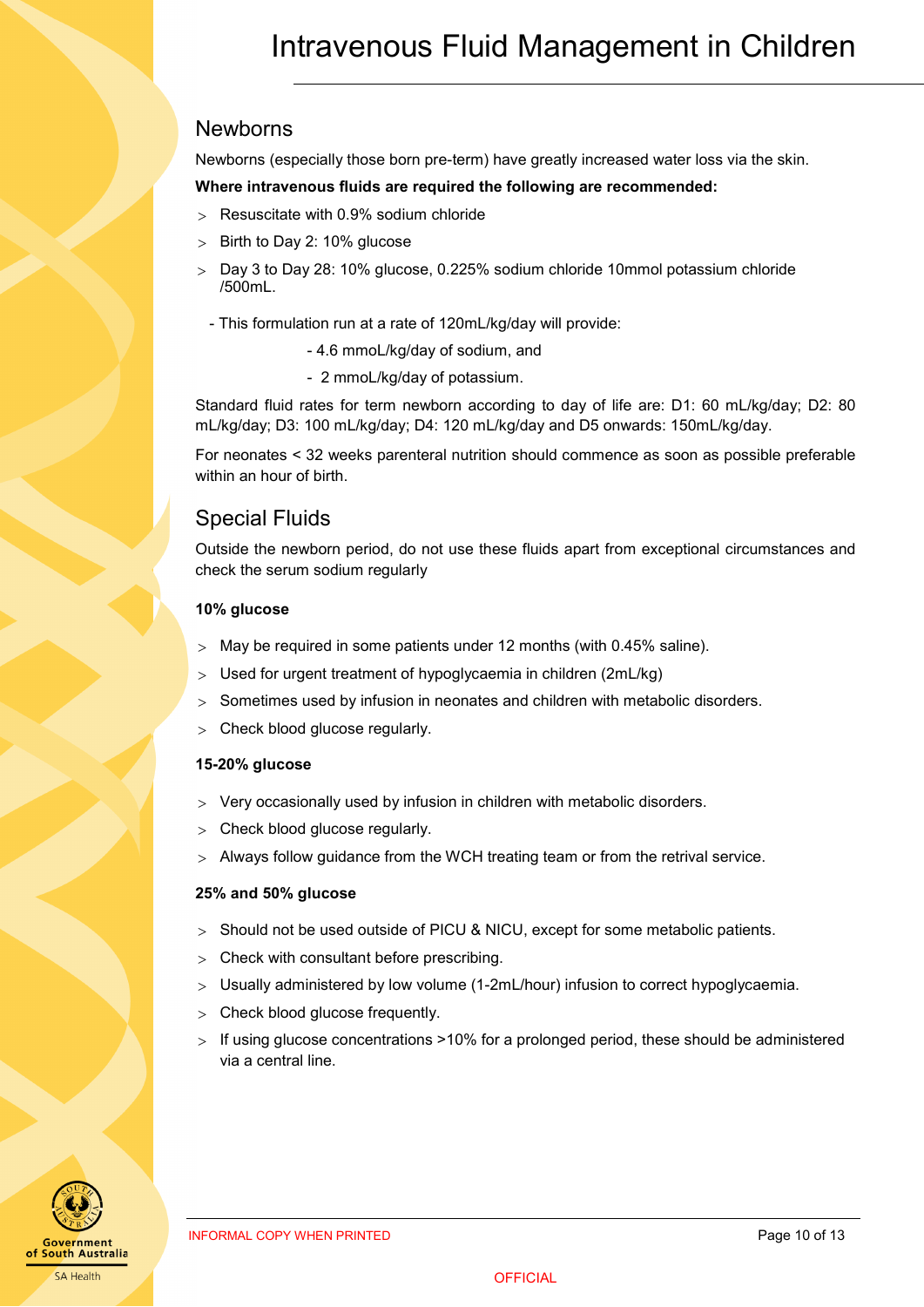# <span id="page-10-0"></span>IV Fluid Bags / Size / Labelling

It is strongly recommended that pre-packaged bags of appropriate IV fluids are available and used with the correct concentrations of sodium, glucose and potassium.

Beyond the neonatal period, the use of pre-packaged 1000mL bags is the statewide recommended standard of practice. If other pre-packaged fluid volumes such as 500mL are stocked in that hospital, they may be used until that hospital changes to the recommended standard.

The content of the IV fluid bag will be clearly indicated in an easy to read font and on a prominent location on the IV fluid bag. Suitability for use in children will be indicated, where appropriate.

IV fluids containing potassium chloride will separately identify this as an additive and in red font.

IV fluids containing 0.225%, 0.22% or 0.18% sodium chloride will include a warning regarding low sodium content.

# <span id="page-10-1"></span>Pumps

It is highly recommended that an appropriate administration system of IV fluids be used in resuscitation to ensure specific fluid boluses may be rapidly delivered.

It is highly recommended that a **Paediatric infusion set with an inline burette must be used for all children requiring non resuscitative intravenous therapy. An infusion pump should be used in all children**. These aspects of the prior Policy Directive are maintained and strongly reinforced.

Current settings where variations of this policy are recognised include: Ambulance Service of SA, operating theatres and acute resuscitation scenarios.

**In all age groups, infusion pumps are recommended to be used with high risk fluids, for example fluids containing potassium chloride.**

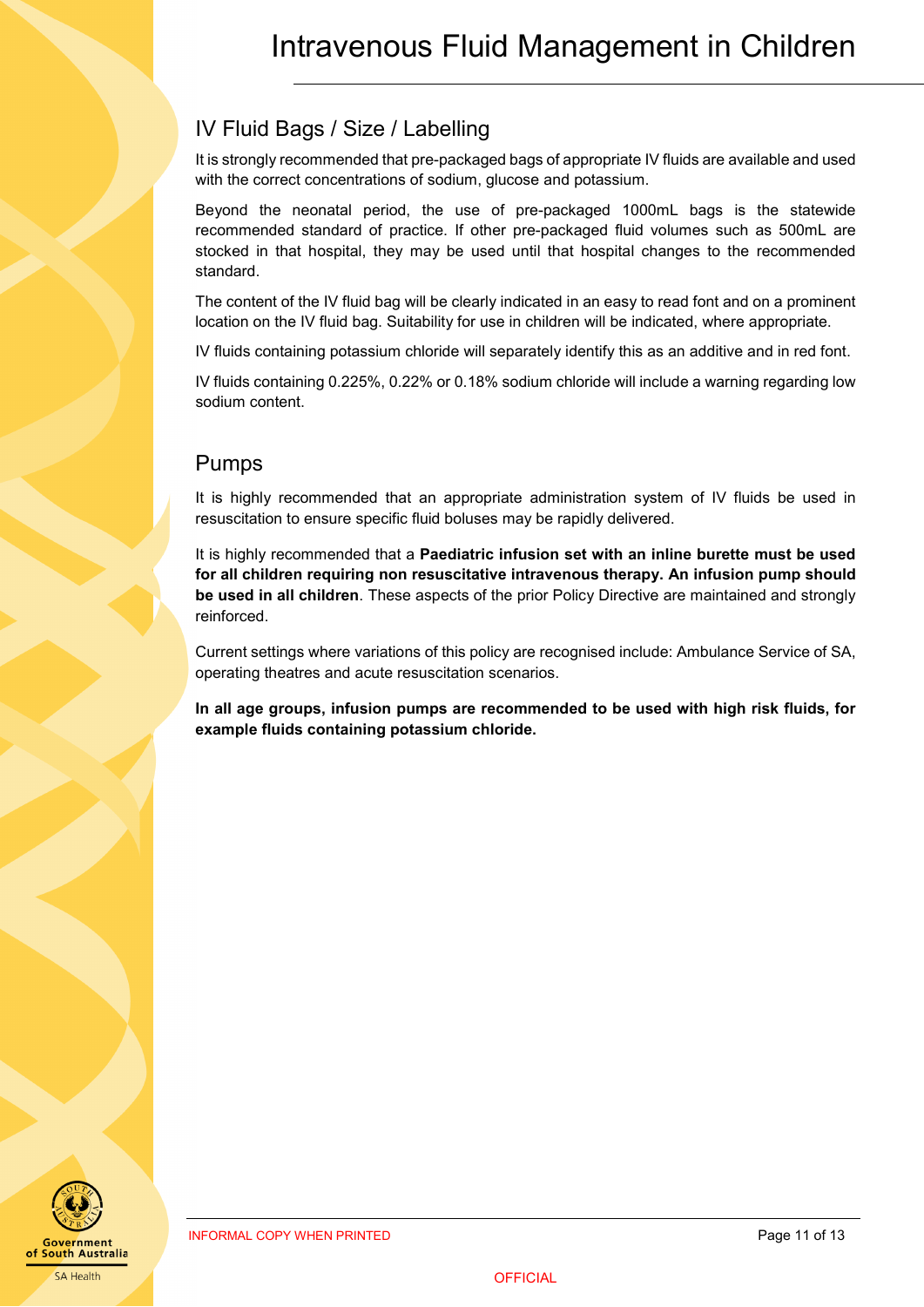### <span id="page-11-0"></span>References

- 1. Moritz ML, Ayus JC. Prevention of Hospital-Acquired Hyponatremia: A Case for Using Isotonic Saline. Pediatrics, 2003;111(2):227-30.
- 2. Neville KA, Verge CF, Rosenberg AR, O'Meara MW, Walker JL. Isotonic is better thanhypotonic saline for intravenous rehydration of children with gastroenteritis: a prospective randomised study. Archives of Disease in Childhood, 2006;91(3):226-32.
- 3. Choong K, Kho ME, Menon K, Bohn D. Hypotonic versus isotonic saline in hospitalised children: a systematic review. Archives of Disease in Childhood, 2006;91(10):828-35.
- 4. Montañana PÁ, Modesto i Alapont V, Ocón AP, López PO, López Prats JL, Toledo Parreño JD. The use of isotonic fluid as maintenance therapy prevents iatrogenic hyponatremia in pediatrics: A randomized, controlled open study. Pediatric Critical Care Medicine, 2008;9(6):589-97.
- 5. Yung M, Keeley S. Randomised controlled trial of intravenous maintenance fluids. Journal of Paediatrics and Child Health, 2009;45(1-2):9-14.
- 6. Neville KA, Sandeman DJ, Rubinstein A, Henry GM, McGlynn M, Walker JL. Prevention of Hyponatremia during Maintenance Intravenous Fluid Administration: A Prospective Randomized Study of Fluid Type versus Fluid Rate. The Journal of Pediatrics,2010;156(2):313-9.
- 7. Drysdale S, Coulson T, Cronin N, Manjaly Z-R, Piyasena C, North A, et al. The impact of the National Patient Safety Agency intravenous fluid alert on iatrogenic hyponatraemia in children. Eur J Pediatr, 2010;169(7):813-7.
- 8. Moritz M, Ayus J. Improving intravenous fluid therapy in children with gastroenteritis. Pediatr Nephrol, 2010;25(8):1383-4.
- 9. Moritz ML, Ayus JC. Prevention of Hospital-Acquired Hyponatremia: Do We Have the Answers? Pediatrics, 2011;128(5):980-3.
- 10. National Patient Safety Agency UK. Reducing the risk of hyponatraemia when administering intravenous infusions to children. Patient Safety Alert, 2007.
- 11. Institute for Safe Medication Practices Canada. Hospital-Acquired Acute Hyponatremia: Two Reports of Pediatric Deaths. ISMP Canada Safety Bulletin, 2009;9(7).
- 12. Institute for Safe Medication Practices (US). Plain D5W or hypotonic saline solutions post‑ op could result in acute hyponatremia and death in healthy children. Medication Safety Alert Acute Care, 2009.
- 13. Watkins SL .The basics of fluid and electrolyte therapy. Pediatric Annals 1995;24:16-22
- 14. Mann NP. What routine intravenous maintenance fluids should be used? Arch Dis Child 2004;89:411
- 15. Taylor D, Durward A. Pouring salt on troubled waters. Arch Dis Child 2004;89: 411-414
- 16. Hatherill M. Rubbing salt in the wound. Arch Dis Child 2004;89: 414-418
- 17. National Standard for User-applied [Labelling of Injectable Medicines, Fluids and Lines:](http://www.safetyandquality.gov.au/publications/national-standard-for-user-applied-labelling/) <http://www.safetyandquality.gov.au/publications/national-standard-for-user-applied-labelling/>
- 18. NSW Health: Standards for Paediatric Intravenous Fluids (second edition) [http://www1.health.nsw.gov.au/PDS/pages/doc.aspx?dn=GL2015\\_008](http://www1.health.nsw.gov.au/PDS/pages/doc.aspx?dn=GL2015_008)
- 19. The Royal Children's Hospital Melbourne: Intravenous fluids Clinical Practice Guideline [https://www.rch.org.au/clinicalguide/guideline\\_index/Intravenous\\_Fluids/](https://www.rch.org.au/clinicalguide/guideline_index/Intravenous_Fluids/)